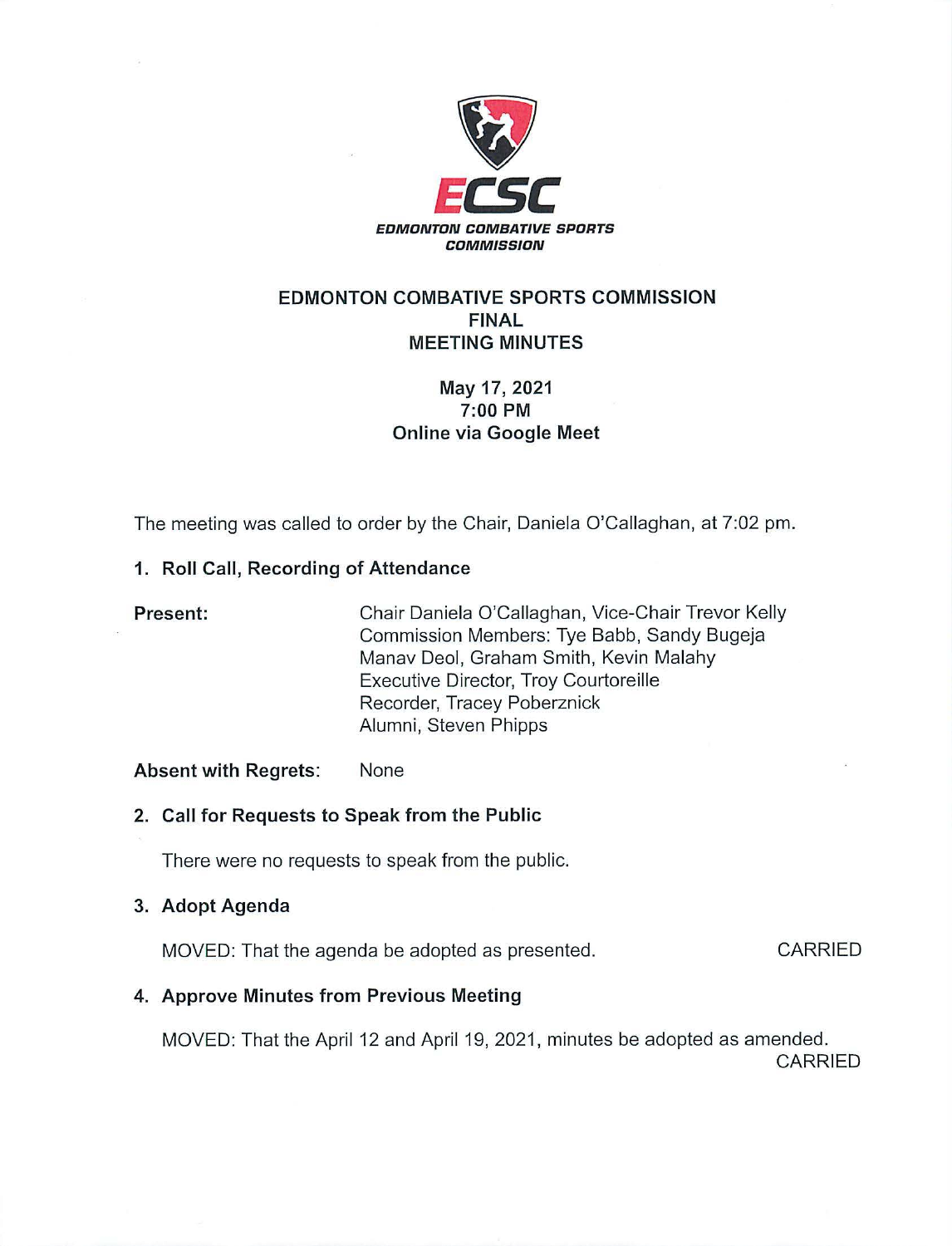#### **5. Welcome and Introduction of New Commission Members**

K. Malahy and G. Smith were introduced to the Commission. They provided some background information about themselves as well as their experience and interest in combat sports. Their combined knowledge and talent will be huge assets to the Commission. Welcome, Kevin and Graham!

#### **6. Commission Orientation**

S. Phipps and T. Courtoreille provided a brief introduction and historical overview of the Commission. S. Phipps also provided an overview of the Commission's budgeting process.

#### **7. Policy Review Project Update**

A Sub-committee meeting will be scheduled prior to the June Commission meeting.

#### **8. Executive Director Report**

The Commission is waiting to hear who is taking over Felicia Michie's portfolio, as the consultant from the Office of Public Involvement.

A decision is pending with regards to the appeal of promoter licence 388738876-001.

The BC Athletic Commission is one of the first commissions to put COVID protocols in place. On behalf of the provincial working group, T. Courtoreille was tasked with finding out what their working policies are around COVID. An initial inquiry has been submitted but there has been no response.

The Executive Director received a licence application from Ontario. They are looking to co-promote with Unified MMA at the River Cree which is outside of Edmonton's jurisdiction.

A draft for the redevelopment of the Combative Sports Bylaw 15594 has been started due to the current licence review. T. Courtoreille will bring forward proposed changes to the bylaw at the June meeting. If a proposed bylaw amendment is going forward, the Commission will be consulted on the changes to see if it impacts the Commission's regulatory powers. The focus will be Bylaw 15594 regulatory provisions as they relate to permitting and licensing. The Commission will discuss what to do with Combative Sports Commission Bylaw 15638.

### **COVID-19 Update**

Alberta is looking at a province-wide refresh on combative sports. There is a request to have a coordinated approach to officials training and recertifications, and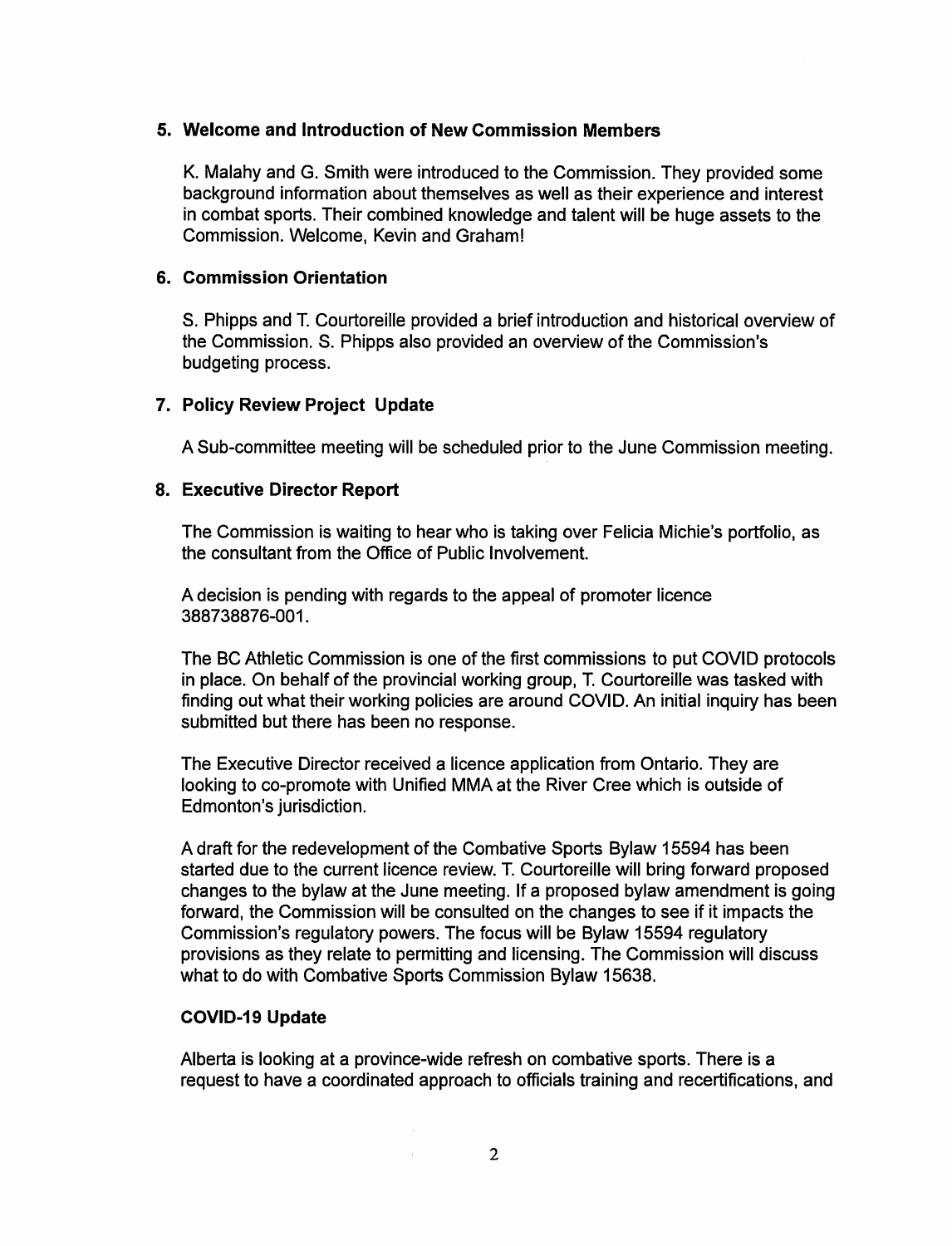it was proposed that there be a province-wide training session funded by the commissions. By the end of May, the province will make a decision with respect to having a moratorium on all event applications across the province until the fall of 2021. The Executive Director will then have a discussion or seek approval from the ECSC to see if they are in agreement.

The Executive Director received an inquiry to make sure AHS regulations are being followed.

Provincial standards may be developed around safety protocols, mandatory requirements, and potential ECSC policy decisions. T. Courtoreille will bring back more information to the June meeting.

MOVED: That the written report from the Executive Director be accepted as presented. CARRIED **presented.** 

#### **9. Financial Statements** - **March 31 and April 30, 2021**

There are no accruals for March or April. There is \$1,500 under Liability for the KO Boxing event in 2020 that was not staged. The money has been refunded to the promoter and will be zeroed out on the financial statement.

MOVED: To receive the March 31 and April 30, 2021, Financial Statements as presented.

CARRIED

### **10. Chair Report**

The Commission heard the Santoro appeal and will issue a decision by Saturday, May 22, 2021. Media or any other party seeking an opinion can be deferred to the written decision or directed to the Chair or City Administration. The decision is final and there is no option for further appeal.

The Policy Review Sub-committee will review the appeal process to see if there are any improvements that would make it better for all parties involved.

S. Bugeja did an excellent job presenting the Chair Report to City Council. Councillor McKeen asked how the Commission straddles the line between stakeholder engagement, building relationships and maintaining the role of regulator. The response was that Commission members have a desire to build relationships with the combative sports community while remaining professional. They are very aware of their role as regulators and try to maintain balance.

The Chair proposed three things to consider regarding what the Commission wants to accomplish for the remainder of the year:

- 1. Stakeholder consultation on proposed policy amendments
- 2. Training for commission members